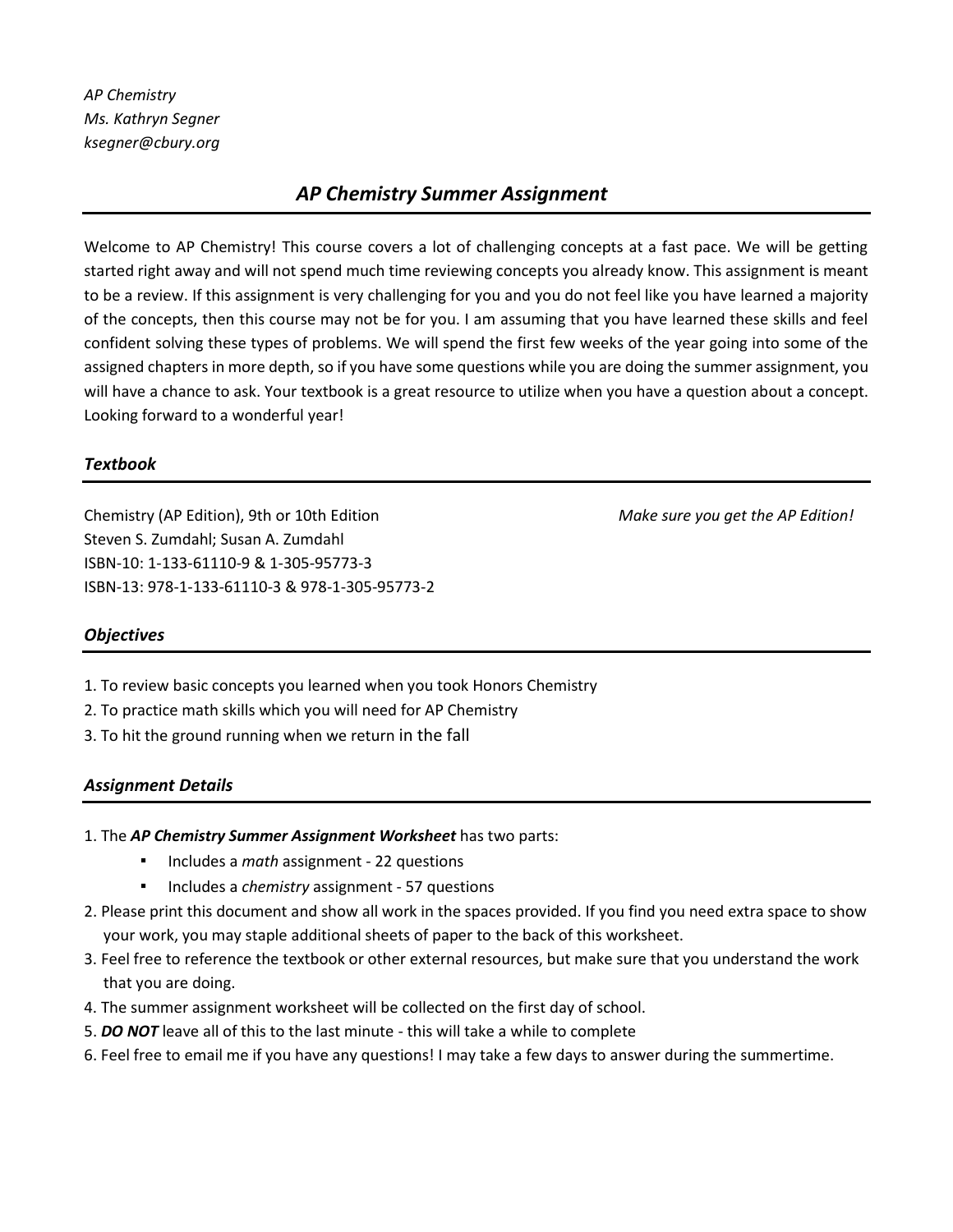## **Math Assignment**

Supply the answers in the blanks. **No calculators please!** The multiple choice section of the AP exam does not allow calculators and so you need to practice doing mental math without one.

| 8. $\frac{(2.6 \times 10^{-8})}{(0.52 \times 10^{-9})^2}$                      |
|--------------------------------------------------------------------------------|
|                                                                                |
|                                                                                |
|                                                                                |
| 12. $\frac{(2.4 \times 10^{-8})(0.25 \times 10^{-2})}{(1.5 \times 10^{-4})} =$ |
|                                                                                |
|                                                                                |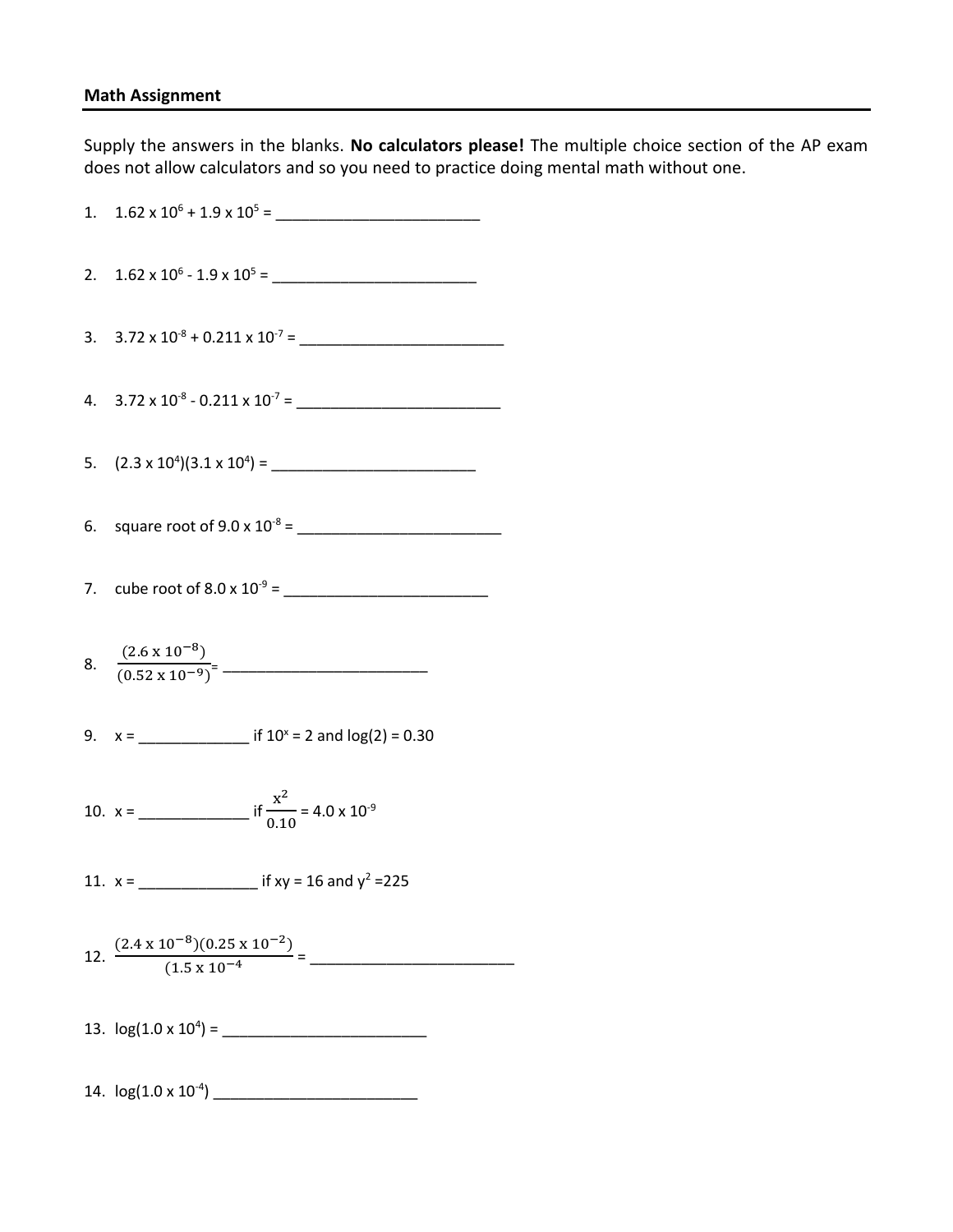| 15. $log(2.3 \times 10^{-5})$ = |  |
|---------------------------------|--|
|---------------------------------|--|

16. approximate value of  $x =$  \_\_\_\_\_\_\_\_\_\_\_\_\_\_\_\_\_\_\_\_\_\_ if  $(x + 0.1)(x) = 2.0 \times 10^{-8}$ 

17. x = \_\_\_\_\_\_\_\_\_\_\_\_\_ if x + y = 3 and x – y = 9

18. (0.001)(0.001) = \_\_\_\_\_\_\_\_\_\_\_\_\_\_\_\_\_\_\_\_\_\_\_\_

- 19.  $\frac{3.42}{2.42}$ 342 = \_\_\_\_\_\_\_\_\_\_\_\_\_\_\_\_\_\_\_\_\_\_\_\_
- 20. If a megabuck is one million dollars and a kilobuck is one thousand dollars, how many kilobucks is 342 dollars?
- 21. A ten cm candle is being burned at both ends. One end burns at the rate of one cm per hour; the other end burns at one-half cm per hour. How far from the center of the candle will the burning ends meet?

22. A wooden cube three cm on edge is placed inside a cube box that is six cm on edge. How much free space is in the box?

#### **Measurements and Calculations**

- 1. Provide the SI units commonly used to express the following:
	- a. length d. time
	- b. volume e. energy
	- c. mass f. temperature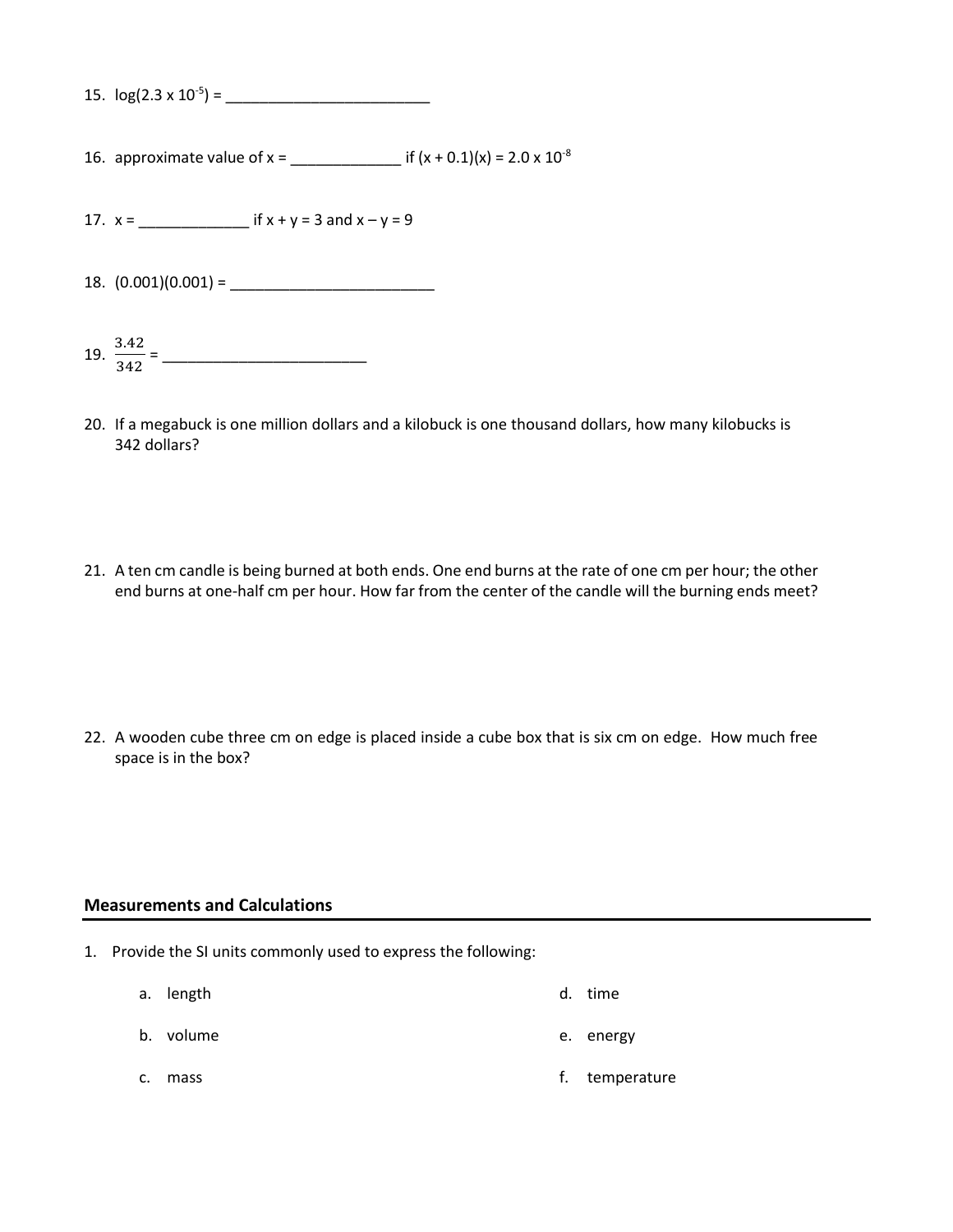- 2. Convert the following temperatures to Kelvin:
	- a. 113°C, the melting point of sulfur
	- b. 37°C, the normal body temperature
- 3. Convert the following temperature to degrees Celsius:
	- a. 77 K, the boiling point of liquid nitrogen
	- b. 601 K, the melting point of lead
- 4. What is the number of significant figures in each of the following measurements?
	- a. 4867 mi
	- b. 56 mL
	- c. 60,104 ton
	- d. 2900 g
	- e.  $40.2$  g/cm<sup>3</sup>
	- f. 0.500 atm
- 5. Carry out the following calculations as if they were calculations of experimental results; express each answer in the correct units with the correct number of significant figures.
	- a.  $5.6792 \text{ m} + 0.6 \text{ m} + 4.33 \text{ m}$
	- b.  $3.70 \text{ g} 2.9133 \text{ g}$
	- c. 4.51 cm x 3.6666 cm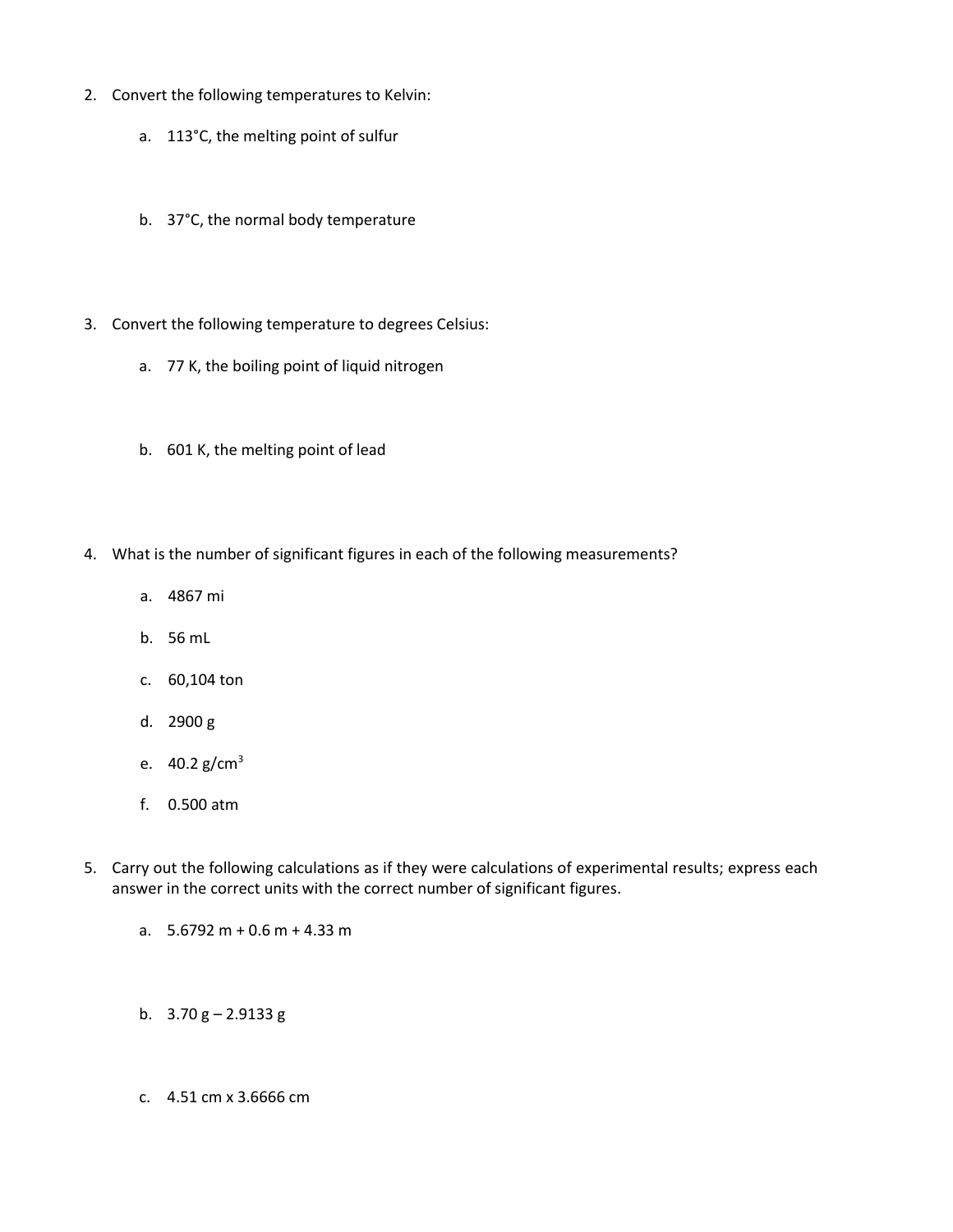- 6. Carry out the following conversions (you must use conversion factors):
	- a. 22.6 m to dm
	- b. 25.4 mg to kg
	- c. 556 mL to L
	- d.  $10.6$  kg/m<sup>3</sup> to g/cm<sup>3</sup>
- 7. Bromine is a reddish-brown liquid. Calculate the density of bromine (in g/mL) if 586 g of the substance occupies 188 mL.

- 8. The average speed of helium at 25°C is 1255 m/s. Convert this speed to miles per hour (mph) using conversion factors.
- 9. If a space shuttle can travel 17,000 miles per hour, how far (in meters) does it travel in 5 sec?

10. A 353 mL bottle of water costs \$1.29. A gallon of tap water costs 0.525  $\phi$  (where \$1 = 100  $\phi$ ). How much bottled water (in L) can you buy with \$2520? How much tap water (in L) can you buy with \$2.52?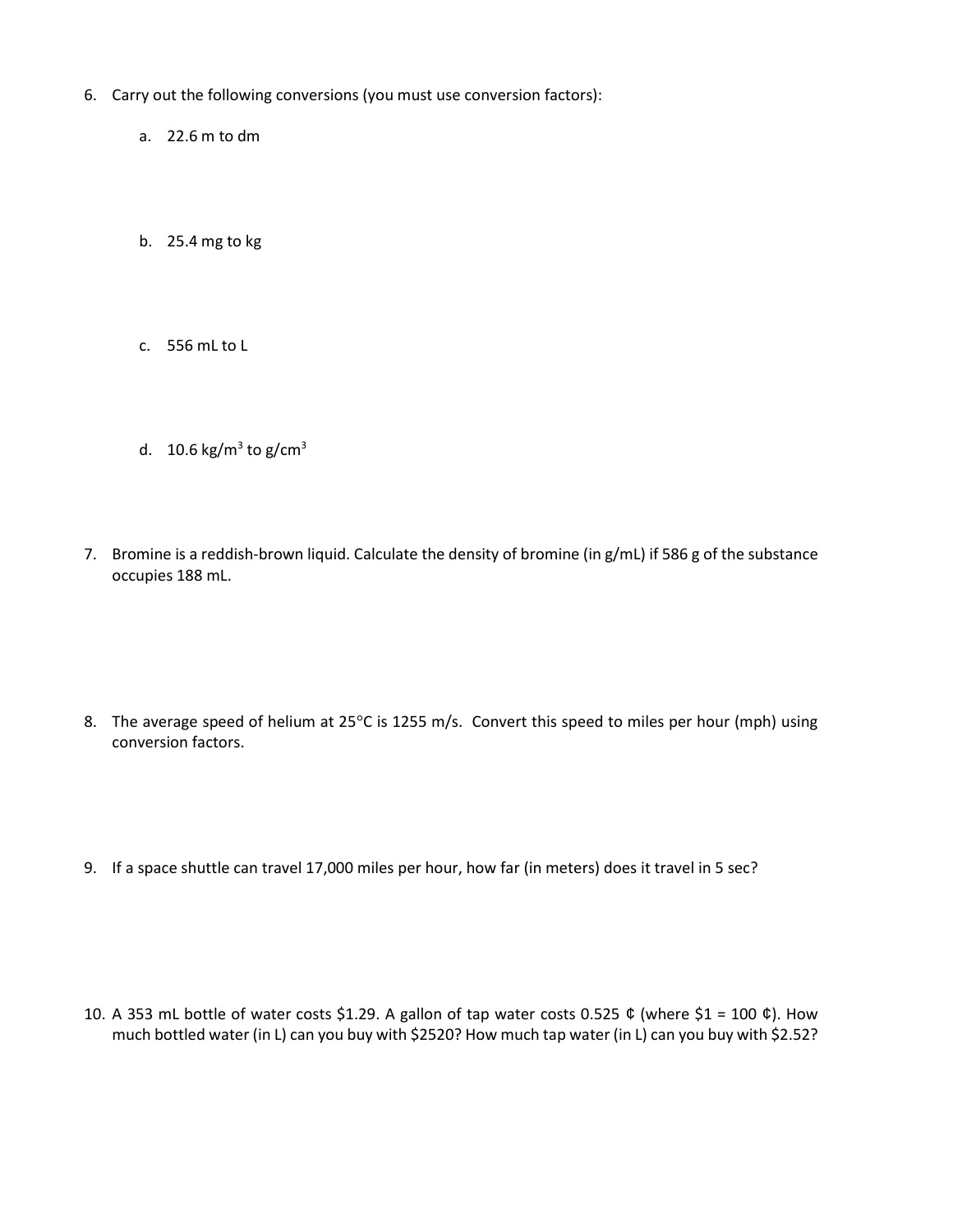### **Properties of Matter**

- 11. Do the following statements describe chemical or physical properties?
	- a. Oxygen gas supports combustion.
	- b. Fertilizers help to increase agricultural production.
	- c. Water boils below 100°C on top of a mountain.
	- d. Lead is denser than aluminum.
	- e. Uranium is a radioactive element.
- 12. Does each of the following describe a physical change or a chemical change?
	- a. The helium gas inside a balloon tends to leak out after a few hours.
	- b. Frozen orange juice is reconstituted by adding water to it.
	- c. The growth of plants depends on the sun's energy in a process called photosynthesis.
	- d. A spoonful of table salt dissolves in a bowl of soup.
- 13. Give the names of the elements represented by the following chemical symbols:

| a. Li |       | e. As |              | i. Mg |
|-------|-------|-------|--------------|-------|
| b. F  |       | f. Zn |              | j. U  |
| c. P  |       | g. Cl |              | k. Al |
|       | d. Cu | h. Pt | $\mathsf{L}$ | Si    |

14. Give the chemical symbols for the following elements:

| а. | potassium   | f.           | plutonium |
|----|-------------|--------------|-----------|
|    | b. tin      |              | g. sulfur |
|    | c. chromium |              | h. argon  |
| d. | boron       | i.           | mercury   |
| e. | barium      | $\mathsf{L}$ | krypton   |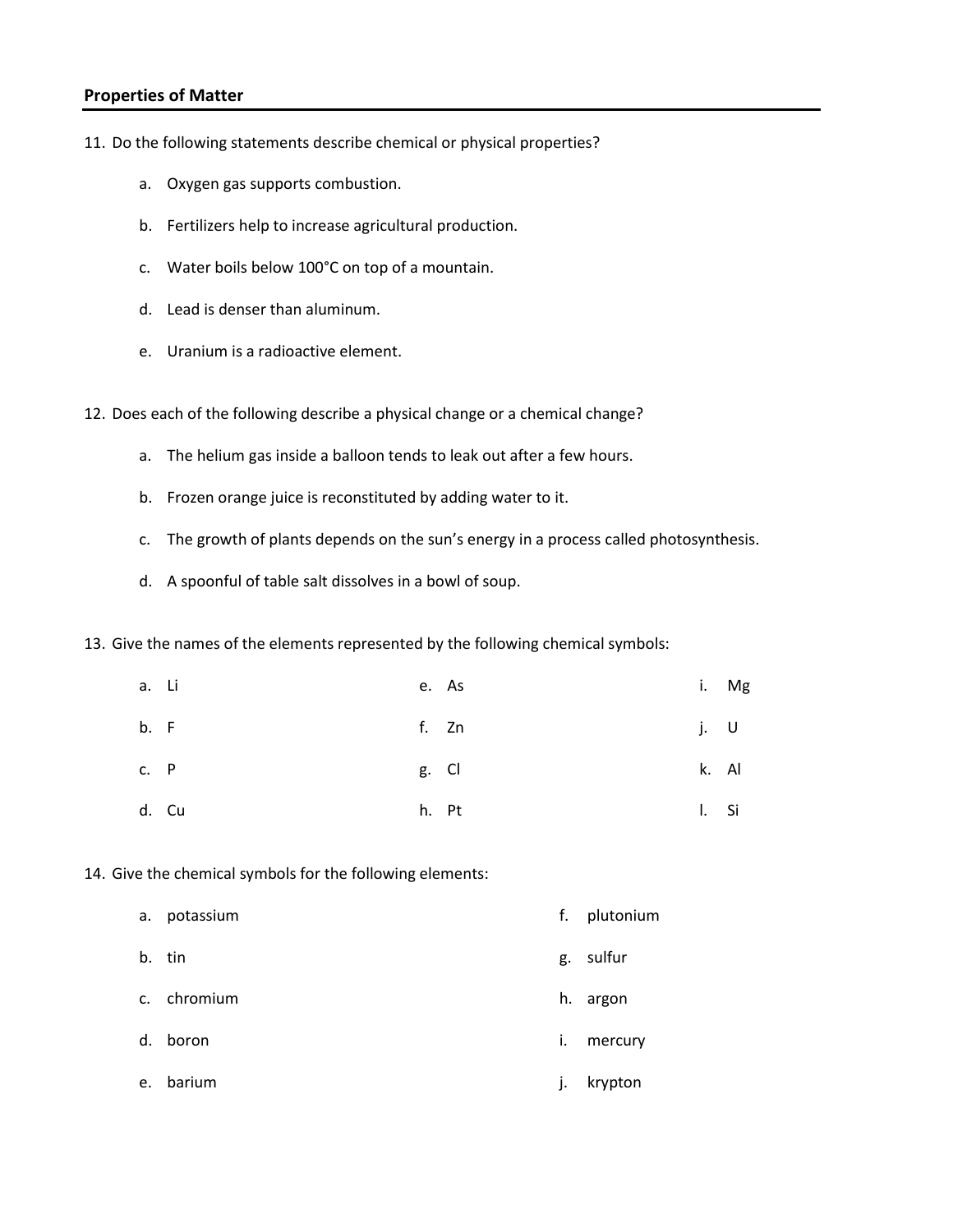- 15. Classify each of the following substances as an element or compound:
	- a. hydrogen b. water c. gold d. sugar
- 16. Classify each of the following as an element, compound, homogeneous mixture, or heterogeneous mixture:

| a. | seawater                        | $e_{1}$ | milk shake         |
|----|---------------------------------|---------|--------------------|
|    | b. helium gas                   |         | f. air in a bottle |
|    | c. sodium chloride (table salt) | g.      | concrete           |
|    | d. a bottle of soft drink       | h.      | argon gas          |

### **Molecules and Ions**

17. Describe where metals are located in the periodic table. What type of charge (positive or negative) do metals form when ionized?

18. Describe where nonmetals are located in the periodic table. What type of charge (positive or negative) do nonmetals form when ionized?

- 19. Elements whose name ends with –ium are usually metals. Sodium is one example. Identify a nonmetal whose name ends with –ium.
- 20. Write the formula of the ion typically formed from each of the following:
	- a. Li c. I e. Al g. Ag
	- b. S d. N f. Cs h. Mg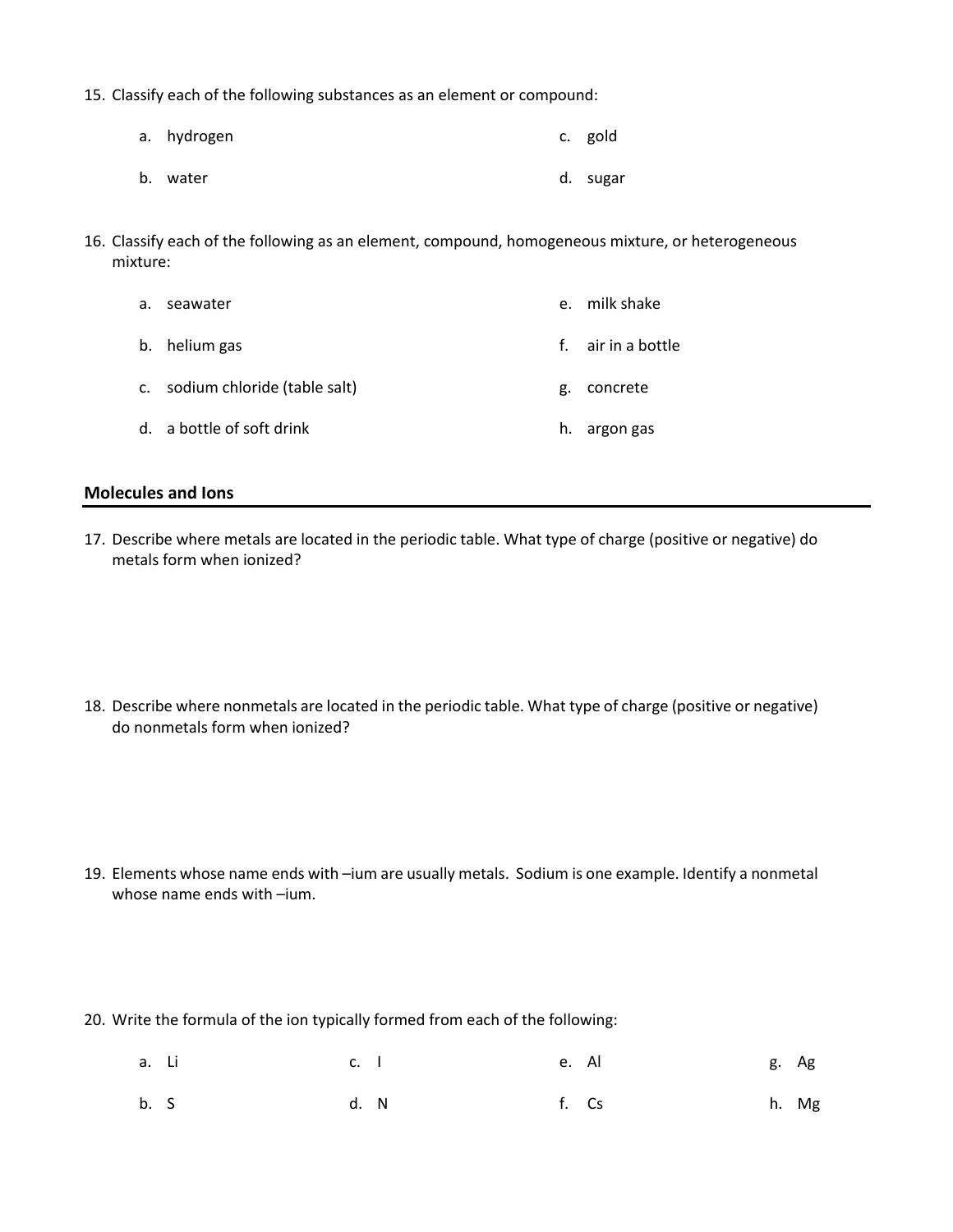- 21. Name the following compounds:
	- a. KClO b.  $HNO<sub>2</sub>$ f.  $Fe<sub>2</sub>O<sub>3</sub>$ g. TiCl<sup>4</sup>
	- c. KMnO<sup>4</sup> d. CsClO<sub>3</sub> h. NaH i. Li<sub>3</sub>N
	- e. FeO j. Cu(OH)
- 22. Write the formulas for the following compounds:
	- a. rubidium nitrite
	- b. potassium sulfide
	- c. tin (II) fluoride
	- d. magnesium phosphate
	- e. tetraphosphorous hexasulfide
- 23. Fill in the blanks in the following table:
- f. hydroiodic acid
- g. iodine heptafluoride
- h. ammonium sulfate
- i. silver perchlorate
- j. boron trichloride

| <b>Cation</b> | Anion                         | Formula                         | <b>Name</b>             |
|---------------|-------------------------------|---------------------------------|-------------------------|
|               |                               |                                 | Magnesium bicarbonate   |
|               |                               | SrCl <sub>2</sub>               |                         |
| $Fe3+$        | $NO2-$                        |                                 |                         |
|               |                               |                                 | Manganese (II) chlorate |
|               |                               | SnBr <sub>4</sub>               |                         |
| $Co2+$        | PO <sub>4</sub> <sup>3–</sup> |                                 |                         |
|               |                               | Cu <sub>2</sub> CO <sub>3</sub> |                         |
|               |                               |                                 | Lithium nitride         |
| $Al3+$        | $S^{2-}$                      |                                 |                         |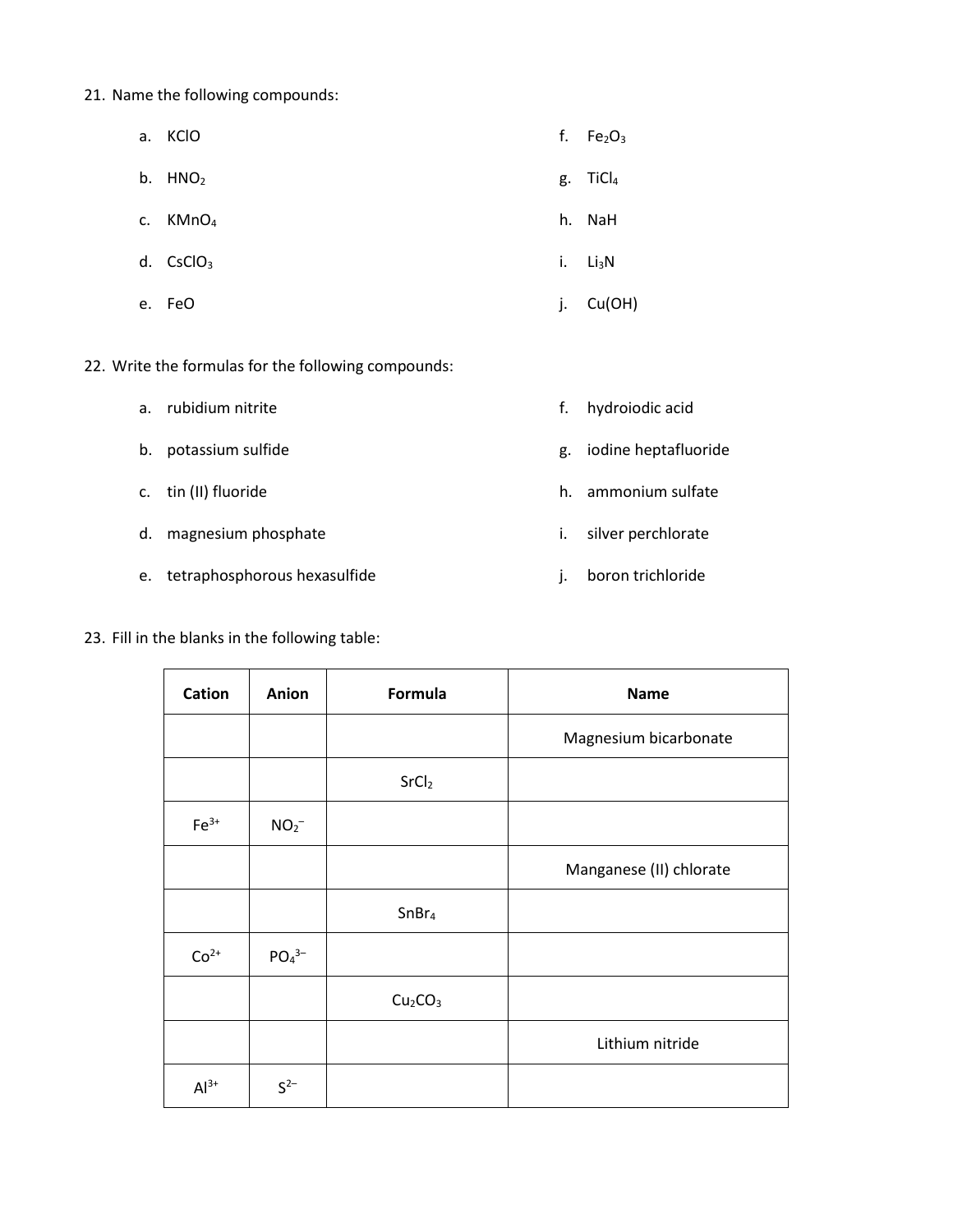## **Chemical Quantities**

32. How many moles of cobalt (Co) atoms are there in 6.00 x  $10^9$  cobalt atoms?

33. How many moles of calcium (Ca) atoms are in 77.4 g of calcium?

34. How many atoms are present in 3.14 g of copper (Cu)?

35. How many molecules of ethane ( $C_2H_6$ ) are present in 0.334 g of  $C_2H_6$ ?

- 36. Calculate the molar mass of each of the following substances:
	- a. NO<sub>2</sub>
	- b.  $SO<sub>3</sub>$
	- c.  $C_6H_6$
	- d. NaI
	- e. K2SO<sup>4</sup>
	- f.  $Ca_3(PO_4)_2$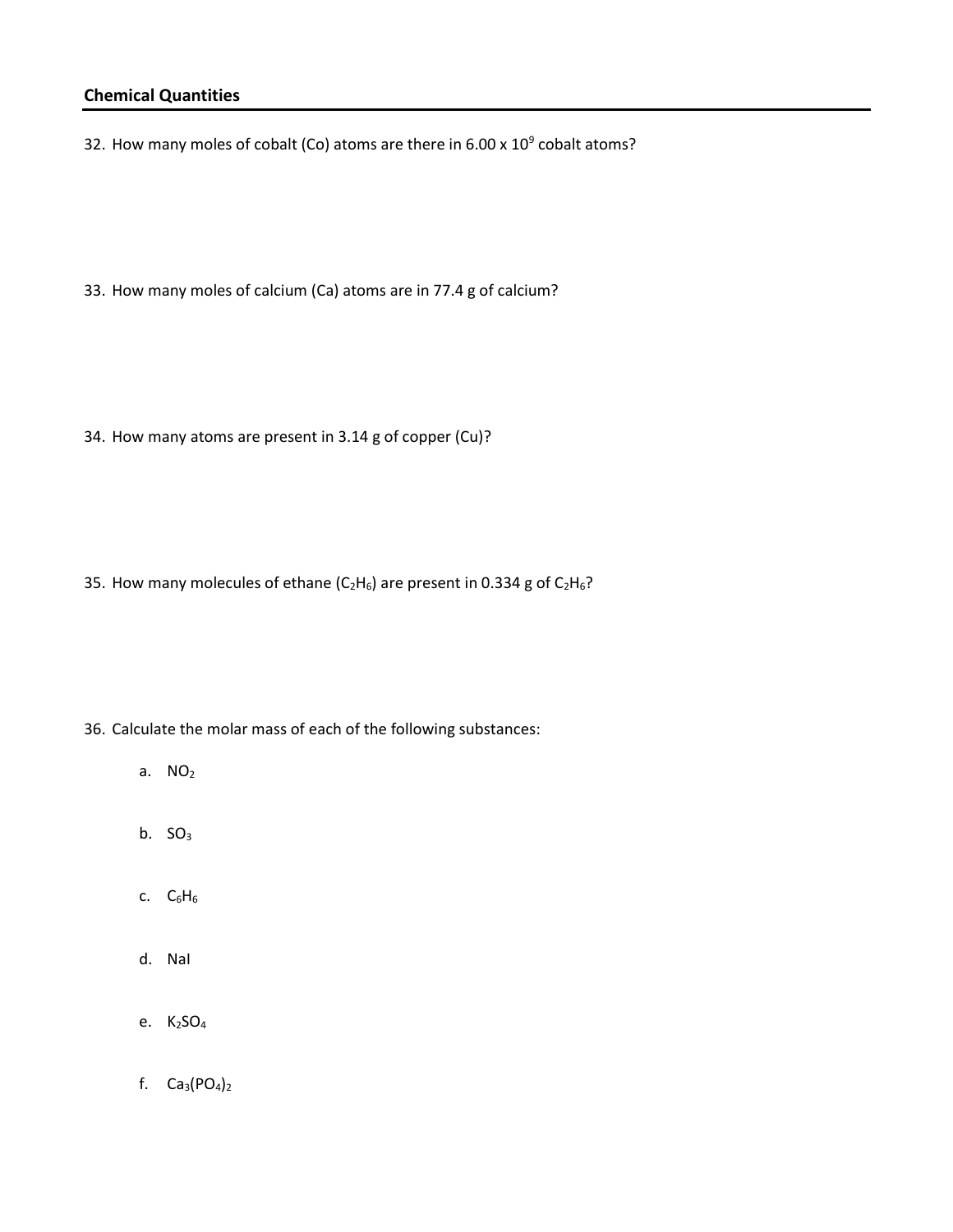37. The anticaking agent added to Morton salt is calcium silicate, CaSiO<sub>3</sub>. This compound can absorb up to 2.5 times its mass of water and still remain a free-flowing powder. Calculate the percent composition of each element in CaSiO<sub>3</sub>.

38. The empirical formula of a compound is CH. If the molar mass of this compound is about 78 g, what is the molecular formula?

- 39. What are the empirical formulas of the compounds with the following compositions?
	- a. 40.1% C, 6.6% H, 53.3% O

b. 18.4% C, 21.5% N, 60.1% K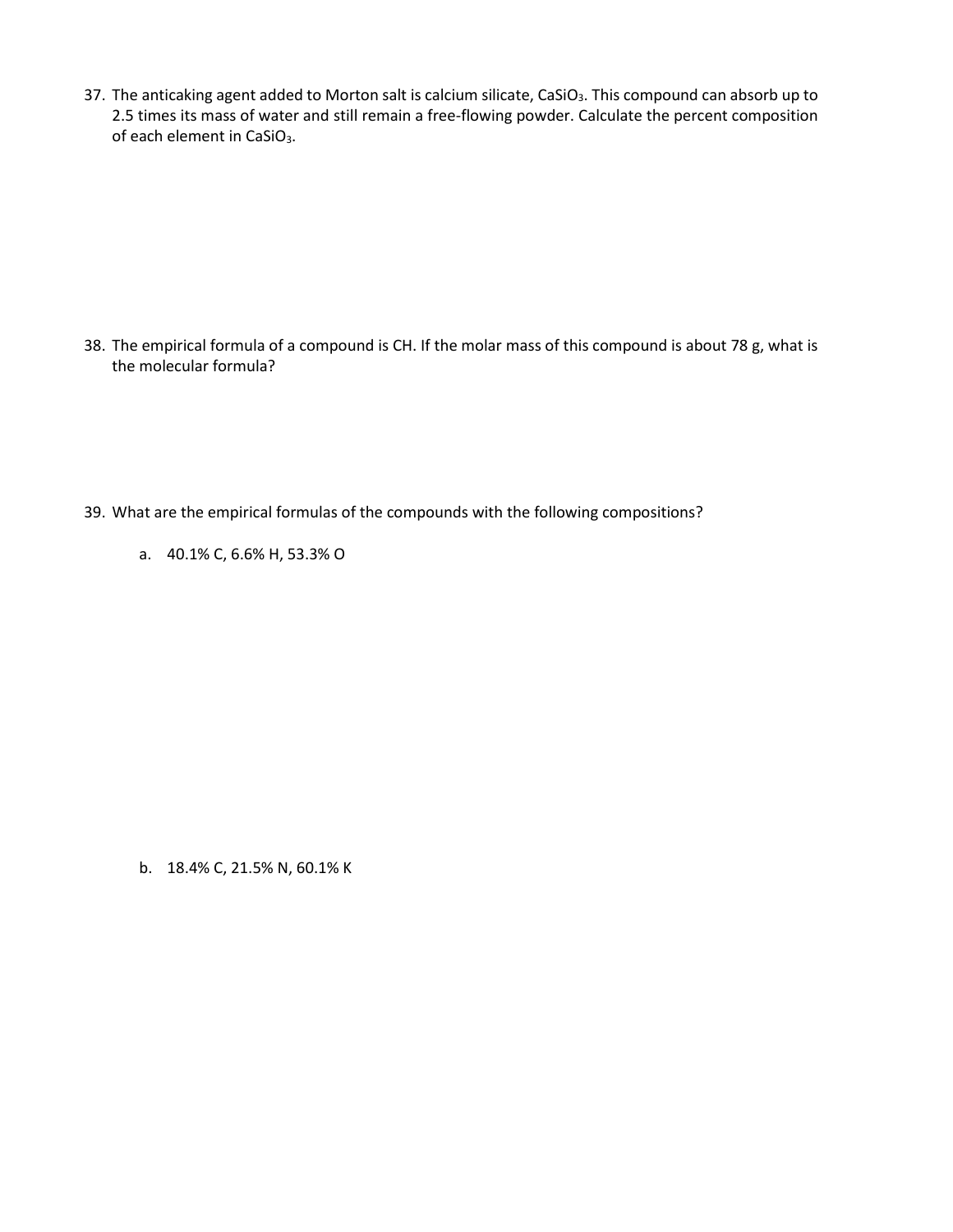### **Stoichiometry**

40. Balance the following equations:

- a.  $C + 0_2 \rightarrow C$ b.  $\_$  CO +  $\_$  O<sub>2</sub>  $\rightarrow$   $\_$  CO<sub>2</sub> c.  $H_2 + I_3 + I_4 = Br_2 \rightarrow I_4$  HBr d.  $K + 1/20 \rightarrow 1$  KOH +  $1/1/2$ e.  $Mg + 0_2 \rightarrow Mg$ f.  $\_ 0_3 \_ 0_2$
- 41. Ammonia is a principal nitrogen fertilizer. It is prepared by the following reaction between nitrogen and hydrogen:

$$
3 H_2(g) + N_2(g) \rightarrow 2 NH_3(g)
$$

In a particular reaction, 6.0 moles of  $NH<sub>3</sub>$  were produced. How many moles of  $H<sub>2</sub>$  and how many moles of  $N_2$  were reacted to produce this amount of  $NH_3$ ?

- 42. When baking soda (sodium bicarbonate or sodium hydrogen carbonate, NaHCO<sub>3</sub>) is heated, it releases carbon dioxide gas, which is responsible for the rising of dough in cookies, rolls and donuts.
	- a. Write the balanced equation for the decomposition of the compound (one of the products is  $Na<sub>2</sub>CO<sub>3</sub>$ ).
	- b. Calculate the mass of NaHCO<sub>3</sub> required to produce 20.5 g of CO<sub>2</sub>.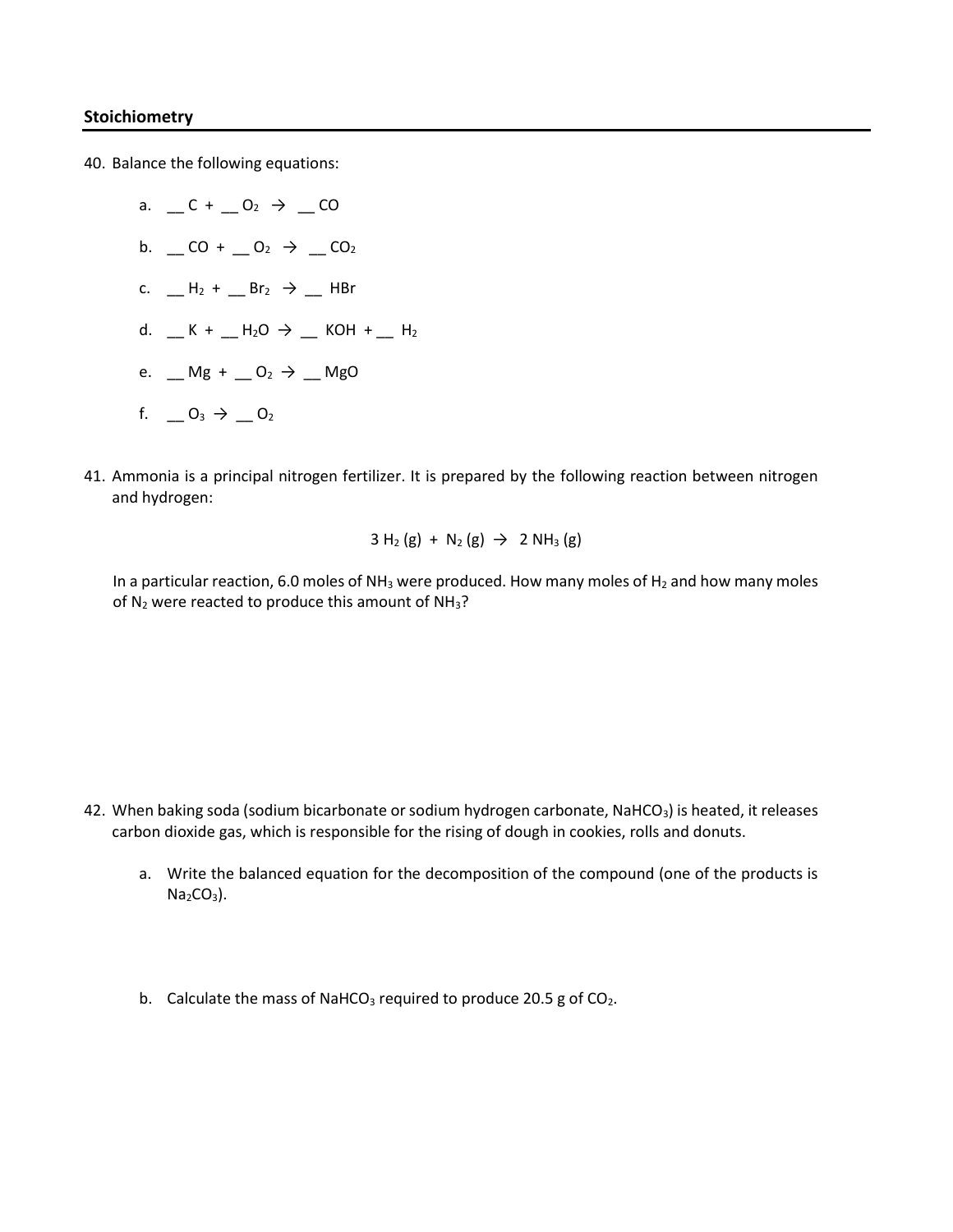43. When potassium cyanide (KCN) reacts with acids, a deadly poisonous gas, hydrogen cyanide, HCN, is produced via the following reaction:

KCN (aq) + HCl (aq)  $\rightarrow$  KCl (aq) + HCN (g)

If a sample of 0.140 g of KCN is treated with excess HCl, calculate the amount (in grams) of HCN formed.

44. Fermentation is a complex chemical process during wine making in which glucose is converted into ethanol and carbon dioxide:

> $C_6H_{12}O_6 \rightarrow 2 C_2H_5OH + 2 CO_2$ glucose ethanol

Starting with 500.4 g of glucose, what is the maximum amount of ethanol (in both grams and liters) that can be obtained by the process? (The density of ethanol is 0.789 g/mL)

45. Nitric oxide (NO) reacts with oxygen to form nitrogen dioxide (NO2), a dark brown gas:

2 NO (g) + O<sub>2</sub> (g)  $\rightarrow$  2 NO<sub>2</sub> (g)

In one experiment, 0.886 mole of NO is mixed with 0.503 mole of  $O<sub>2</sub>$ . Determine which of these two reactants is the limiting reactant then calculate the number of moles of  $NO<sub>2</sub>$  produced.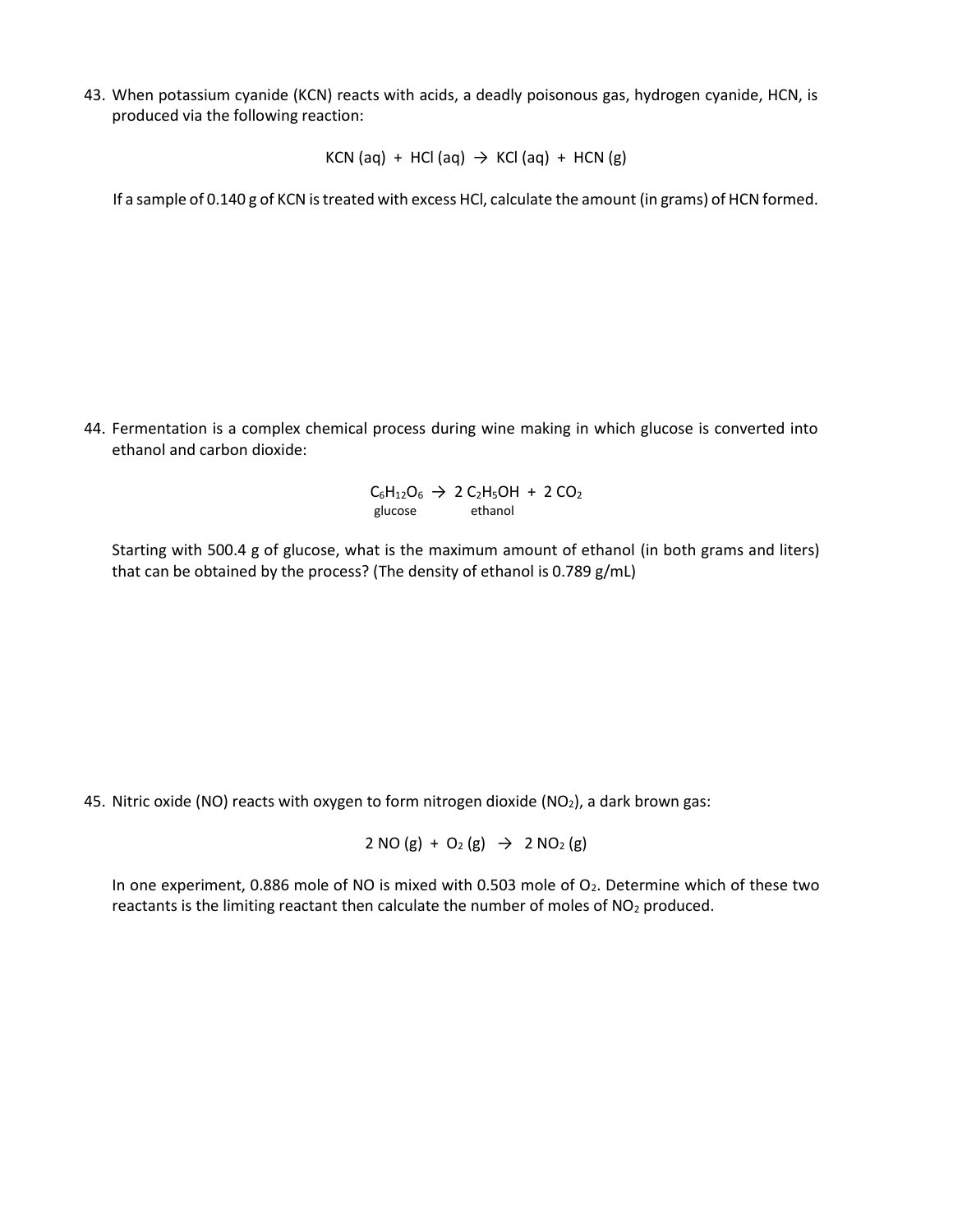### **Aqueous Reactions**

46. Characterize the following compounds as soluble or insoluble in water (you may reference an external solubility chart):

|    | a. $Ca_3(PO_4)_2$   |    |               |
|----|---------------------|----|---------------|
|    |                     |    | f. $ZnSO4$    |
|    | b. $Mn(OH)_2$       |    | g. $Hg(NO3)2$ |
|    | c. $AgClO3$         |    |               |
|    |                     |    | h. $HgSO4$    |
|    | d. K <sub>2</sub> S | i. | $NH_4ClO_4$   |
| e. | CaCO <sub>3</sub>   |    |               |

47. Predict the products then write the net ionic equations for the following reactions:

a. AgNO<sub>3</sub> (aq) + Na<sub>2</sub>SO<sub>4</sub> (aq) 
$$
\rightarrow
$$

- b. BaCl<sub>2</sub> (aq) + ZnSO<sub>4</sub> (aq)  $\rightarrow$
- c.  $(NH_4)_2CO_3$  (aq) + CaCl<sub>2</sub> (aq)  $\rightarrow$
- 48. How many moles of MgCl<sub>2</sub> are present in 60.0 mL of 0.100 M MgCl<sub>2</sub> solution?

49. What volume is required if 35.0 g of KOH are dissolved to make a 5.50 M solution?

50. What is the molarity if 29.0 g of ethanol (C<sub>2</sub>H<sub>5</sub>OH) is dissolved in 545 mL of solution?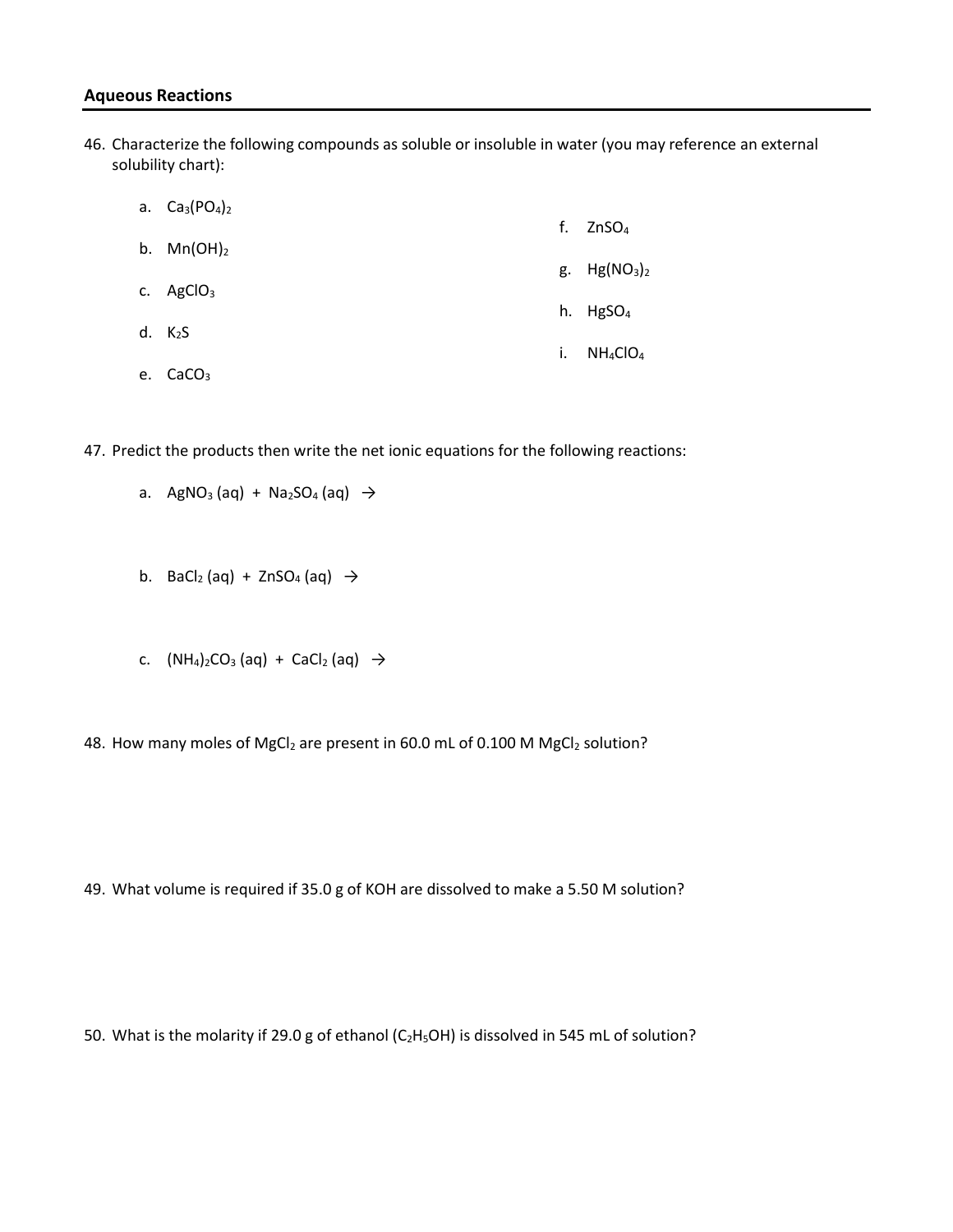#### **Gasses**

51. A sample of nitrogen gas kept in a container of volume 2.3 L and a temperature of 32°C exerts a pressure of 4.7 atm. Calculate the number of moles of gas present.

52. Given that 6.9 moles of carbon monoxide gas are present in a container with volume 30.4 L, what is the pressure of the gas (in atm) if the temperature is 62°C?

53. Methane, the principal component of natural gas, is used for heating and cooking. The combustion process is:

 $CH_4(g) + 2 O_2(g) \rightarrow CO_2(g) + 2 H_2O(g)$ 

If 15.0 moles of CH<sub>4</sub> are reacted, what is the volume of CO<sub>2</sub> in liters produced at 23.0°C and 0.985 atm?